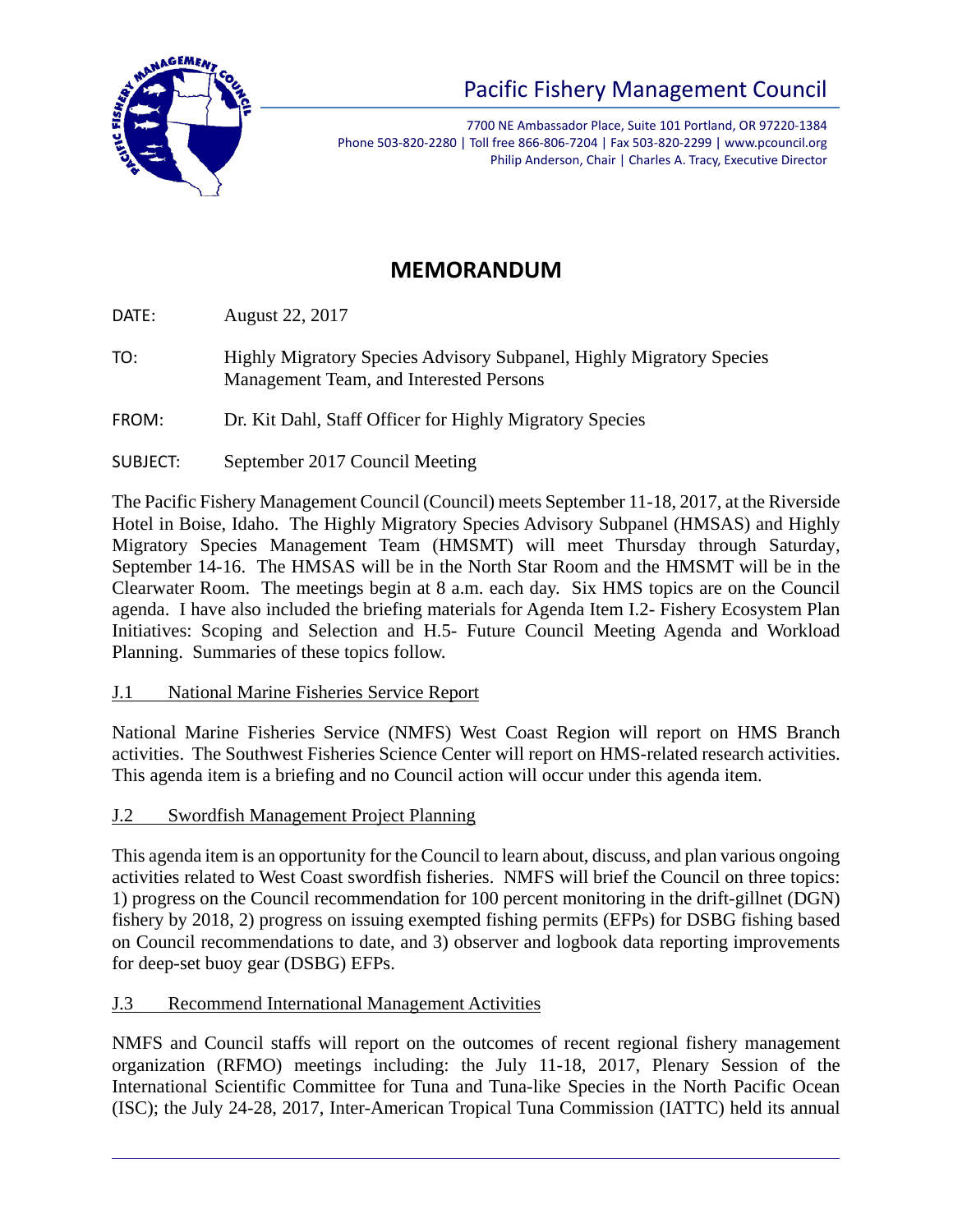meeting; and the August 28-September 1, 2017, Thirteenth Regular Session of the Western and Central Pacific Fisheries Commission (WCPFC) Northern Committee meeting. A second joint Northern Committee-IATTC meeting on Pacific Bluefin Tuna Conservation Management will take place concurrently with the Northern Committee meeting.

# J.4 Fishery Management Plan Amendment 4: Status Determination Criteria Final Action

Amendment 4 incorporates both housekeeping changes to the HMS Fishery Management Plan (FMP) as well as revised language describing the Council's role in the status determination process for HMS stocks. At its June meeting, the Council adopted the amendment language for public review including additional changes proposed by the HMSAS and HMSMT. At this meeting the Council will take final action on the FMP amendment. The HMSMT has submitted a report with revised proposed changes to FMP section 4.2, describing the specification of maximum sustainable yield (MSY), which is used as a basis for computing status determination criteria.

# J.5 Proposed Deep-Set Buoy Gear Exempted Fishing Permits

The Council has received nine new applications for DSBG EFPs for review at the September Council meeting. In June, the Council requested seven applicants to resubmit their applications with the requested information for Council review at its September meeting. Of these, three applications have been resubmitted for review. Attachment 2 provides summary information on the applications submitted or resubmitted for review at the September 2017 Council meeting. In addition to these applications, I have included a letter from Mr. Bob Ball. The Council approved his application in June but asked that he submit additional information to NMFS. Attachment 3 is his response, which has been forwarded to NMFS.

# J.6 Authorization of Deep-Set Buoy Gear and Federal Permitting

Since March 2016, the Council has been developing a range of alternatives to authorize a fishery using DSBG. At the June 2017 Council meeting, the HMSMT submitted for Council consideration a report describing a preliminary range of alternatives and the Council provided guidance for further development of the alternatives. The HMSMT met August 8-10, 2017, and prepared a report, included in the briefing materials, with a revised range of alternatives addressing Council guidance. At this meeting, the Council will review the proposed range of alternatives, provide guidance, and adopt them for public review, as appropriate.

# Other Topics

Under Agenda Item I.2, the Council will select the ecosystem initiative it wants to move forward with over the next few years. In March 2017, the Council identified two candidate initiatives: a combined initiative on the socio-economic effects of fisheries management practices on fishing communities and on human recruitment to the fisheries, and an initiative on the effects of nearterm climate shift and long-term climate change on our fish, fisheries, and fishing communities. In response to Council guidance, the Ad Hoc Ecosystem Workgroup prepared a report identifying objectives, available information, and a timeline for completion for these candidate initiatives. I am including these materials in case you want to make a recommendation on which initiative the